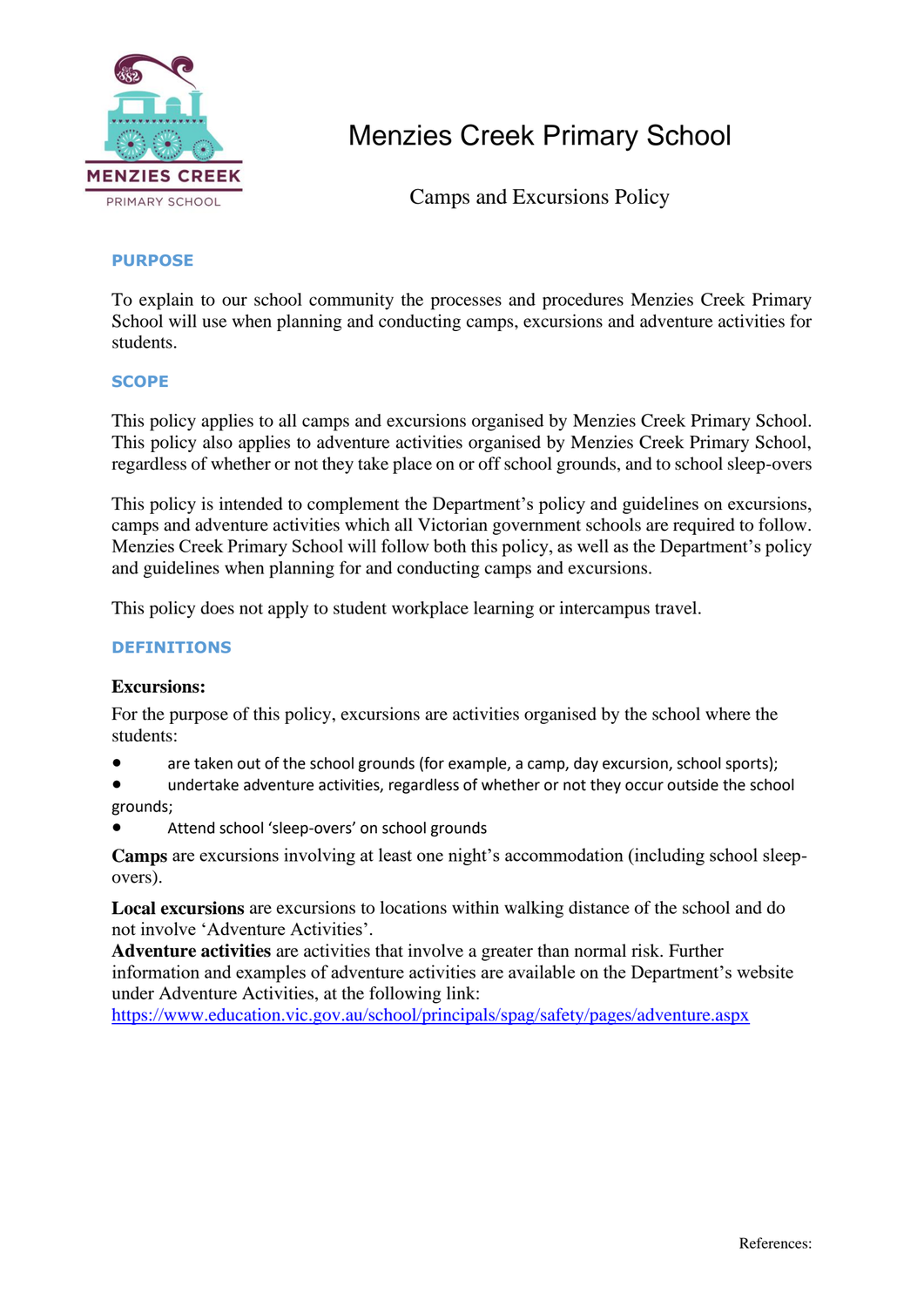

Camps and Excursions Policy

#### **POLICY**

Camps and excursions can provide a valuable educational experience for our students which are complementary to their learning, as they provide access to resources, environments and expertise that may not be available in the classroom.

#### **Aims**

To provide students with the opportunity to participate in a camping program that is linked to social, cultural and educational outcomes for students.

To provide shared class and year level experiences, team building and a sense of group cohesiveness.

To reinforce and extend classroom learning.

To provide a program that delivers skills and knowledge that may lead to a lifelong involvement in worthwhile leisure pursuits.

To provide a program that promotes self-esteem, resourcefulness, independence, leadership, judgement, cooperation and tolerance.

- To further develop their problem solving and life survival skills
- To extend understanding of their physical and cultural environment

For all camps and excursions, including adventure activities, our school will follow the Department's School Policy and Advisory Guide: [Excursions and Activities.](http://www.education.vic.gov.au/school/principals/spag/safety/pages/excursions.aspx) For camps and excursions requiring school council approval, our school will also follow the Department's School Policy and Advisory Guide: [Safety Guidelines for Education Outdoors.](https://www.education.vic.gov.au/school/teachers/studentmanagement/excursions/Pages/outdoorguidelines.aspx)

#### **Planning process for camps and excursions**

All camps and excursions will comply with Department planning requirements.

Part of this planning process includes conducting risk assessments, to ensure that reasonable steps are taken to minimise the risks associated with each proposed camp or excursion. Menzies Creek Primary School's risk assessment will include consideration of arrangements for supervision of students and consideration of the risk of bushfire activity in the excursion location. In the event of a Code Red Day being announced, excursions or camp activities in effected locations will be cancelled or rescheduled. Planning will also cover arrangements for cancelling, recalling or altering the camp or excursion for any other reason.

Menzies Creek Primary School is committed to ensuring students with additional needs are provided with an inclusive camps and excursions program and will work with families during the planning stage, as needed, to support all students' attendance and participation in camp and excursion activities.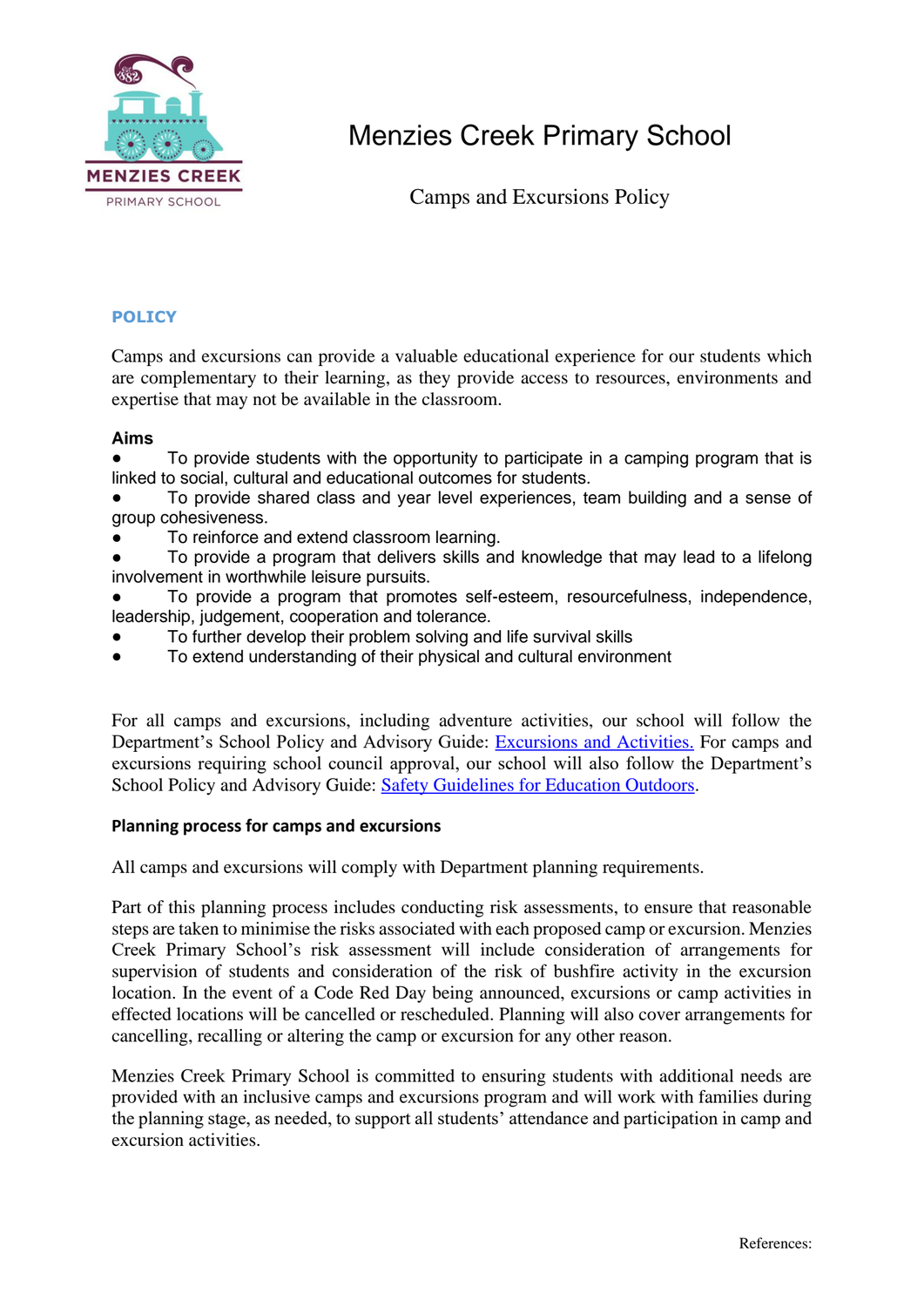

Camps and Excursions Policy

In cases where a camp or excursion involves a particular class or year level group, the Organising Teacher will ensure that there is an alternative educational program available and appropriate supervision for those students not attending the camp or excursion.

#### **Supervision**

Menzies Creek Primary School follows the Department's guidelines in relation to supervision of students during excursions and camps.

All excursion staff (including parent volunteers) will be familiar with supervision requirements and the specific procedures for dealing with emergencies on each camp and excursion.

All school staff will be aware that they retain overall responsibility for the supervision and care of students throughout all camps and excursions (including adventure activities), regardless of whether or not external providers are managing the activity.

#### **Parent volunteers**

Parents may be invited to assist with camps and excursions. School staff will notify parents/carers of any costs associated with attending. School staff are in charge of camps and excursions and parent/carer volunteers are expected to follow teachers' instructions. When deciding which parents/carers will attend, the Organising Teacher will take into account: any valuable skills the parents/carers have to offer (e.g. bus licence, first aid etc.) and the special needs of particular students.

#### **Volunteer and external provider checks**

Menzies Creek Primary School requires all parent or carer camp or excursion volunteers and all external providers working directly with our students to have a current Working with Children Check card.

#### **Parent/carer consent**

For all camps and excursions, other than local excursions, Menzies Creek Primary School will provide parents/carers with a specific consent form outlining the details of the proposed activity. Menzies Creek Primary School uses Compass to inform parents about camps and excursions and to seek their consent Parents/carers are encouraged to contact the school to discuss any questions or concerns that they or their child may have with a proposed camp or excursion.

For local excursions, Menzies Creek Primary School will provide parents and carers with an annual Local Excursions consent form at the start of each school year or upon enrolment if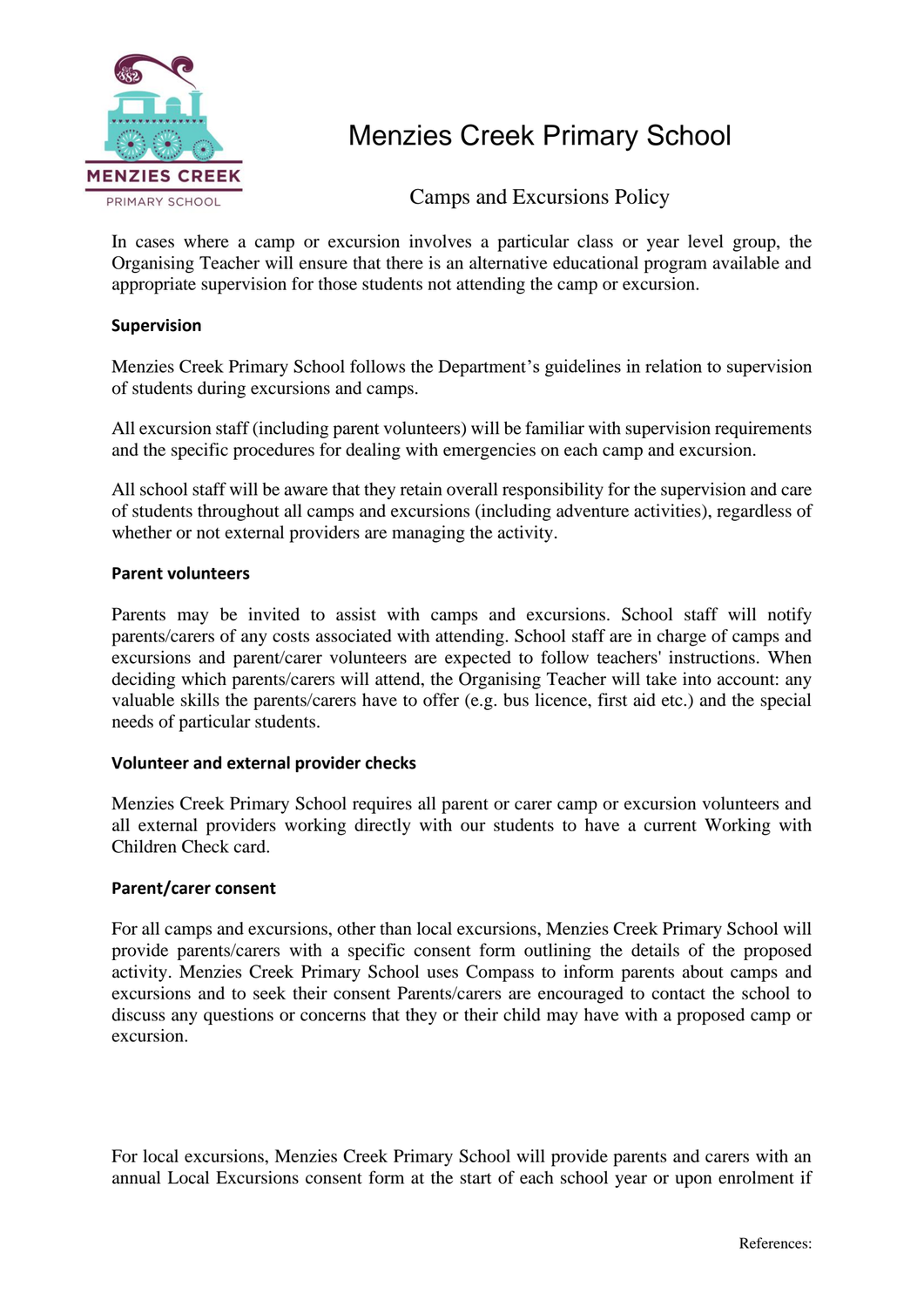

Camps and Excursions Policy

students enrol during the school year. Menzies Creek Primary School will also provide advance notice to parents/carers of an upcoming local excursion through Compass/email.For local excursions that occur on a recurring basis (for example weekly outings to the local oval for sports lessons), Menzies Creek Primary School will notify parents once only prior to the commencement of the recurring event.

#### **Cost of camps and excursions, refunds and support**

The cost of all camps and excursions are to be paid by parents/carers unless alternative arrangements have been agreed to by the Principal prior to the excursion. All families will be given sufficient time to make payments for all activities. Consent forms will have clearly stated payment amounts and payment finalisation dates.

Students who have not finalised payment by the required date will not be allowed to attend unless the Principal determines exceptional circumstances apply.

Menzies Creek Primary School will make all efforts to ensure that students are not excluded for financial reasons. Families experiencing financial difficulty are invited to discuss alternative payment arrangements with the Business Manager/Principal. The Business Manager/Principal can also discuss family eligibility for the Department's Camps, Sports and Excursions Fund (CSEF), which provides payments for eligible students to attend school activities, including camps and excursions. Applications for the CSEF are open to families holding a valid means-tested concession card or temporary foster parents and are facilitated by the school. Further information about the CSEF and the application form are available at [Camps, Sports and Excursions Fund.](http://www.education.vic.gov.au/about/programs/Pages/csef.aspx)

If a camp or excursion is cancelled or altered by the school, or a student is no longer able to attend part or all of the camp or excursion, our school will consider requests for partial or full refunds of payments made by parents/carers on a case-by-case basis taking into account the individual circumstances. Generally we will not be able to refund payments made for costs that have already been paid where those funds have already been transferred or committed to a third party and no refund is available to the school. Where possible, we will provide information about refunds to parents/carers at the time of payment.

#### **Student health**

Parents and carers need to ensure the school has up-to-date student health information prior to camps and excursions. A member of staff will be appointed with responsibility for the health needs of the students for each camp/excursion. Teachers will administer any medication provided according to our *Medication* policy and the student's signed *Medication Authority Form*. To meet the school's obligations relating to safety, a first aid kit and mobile phone will be taken by teachers on all camps and excursions.

It is the responsibility of parents and carers to ensure their child/children are in good health when attending excursions and camps. If a student becomes ill during a camp and is not able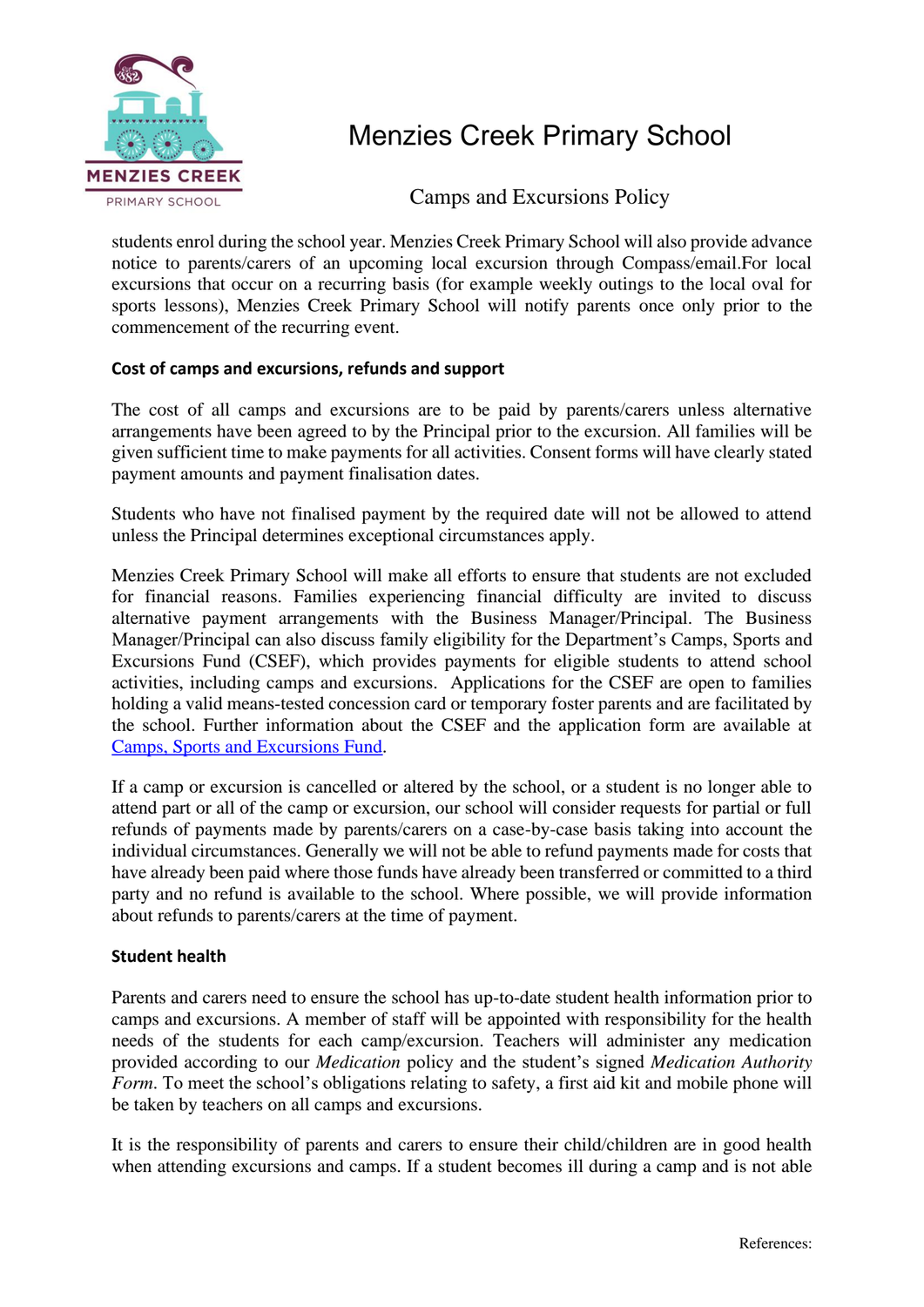

Camps and Excursions Policy

to continue at camp it is the parent/carer's responsibility to collect them and cover any associated costs. If the Principal approves a student joining a camp late, transport to the camp is the parent/carer's responsibility.

#### **Behaviour expectations**

Students participating in camps and excursions are required to cooperate and display appropriate behaviour to ensure the camp or excursion is a safe, positive and educational experience for all students involved.

Parents/carers will be notified if their child is in danger of losing the privilege to participate in an excursion or camp due to behaviour that does not meet the standards of behaviour set out in the school's *Student Wellbeing and Engagement Policy*. The decision to exclude a student will be made by the Principal or Assistant Principal, in consultation with the Organising Teacher. Both the parent/carer and the student will be informed of this decision prior to the camp or excursion.

If on a camp or excursion the Teacher in Charge considers an individual student's behaviour does not meet required standards, then the Principal or their nominee may determine that a student should return home during the camp or excursion. In these circumstances the parent/carer is responsible for the collection of the student and any costs associated with this.

Disciplinary measures apply to students on camps and excursions consistent with our school's *Student Wellbeing and Engagement Policy, Student Code of Conduct* and *Bullying Prevention Policy*.

#### **Electronic Devices**

Students may be permitted to bring electronic devices (such as iPads, iPods, mobile phones) but these may only be used during travel times set by the Teacher in Charge. Students are responsible for the care of any personal electronic device brought to a camp or excursions and the school will not be responsible for lost or damaged devices.

#### **Food**

Students are not permitted to bring their own supply of food items to camps and excursions unless the item is medically indicated and discussed with the Organising Teacher, or included as an item on the clothing and equipment list for that camp or excursion.

**Accident and Ambulance Cover**